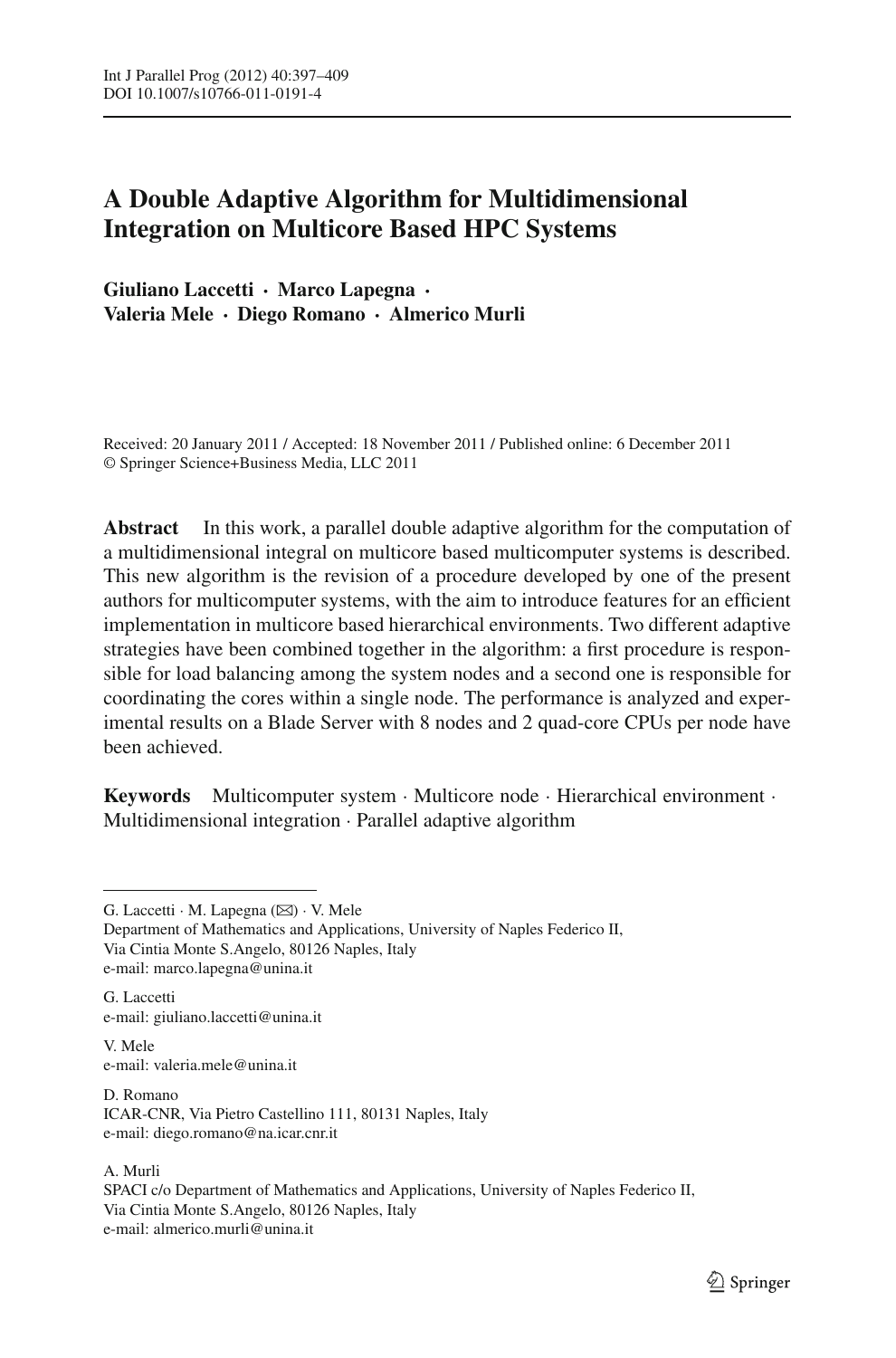### **1 Introduction**

From an architectural point of view, a multicore based High Performance Computing system can be described by means of a hierarchical two-level structure: at the highest level there are several nodes based on multicore CPUs connected among them by dedicated fast networks or high performance switches (Node level) and at the lowest level there are several computing elements, the cores, sharing resources in a single CPU (Core level). In the following we consider an homogeneous system, composed by *NP* nodes  $P_h$  ( $h = 1, \ldots, NP$ ) each of them with *NC* cores  $C_{hk}$  ( $k = 1, \ldots, NC$ ). These two architecture levels have very different features and they require different algorithmic development methodologies. The nodes in a multicomputer system have a private memory and they communicate only by means of explicit message passing. On the other hand in a single node the cores cannot be considered as separate computing units because they share both on-chip resources like caches, as well as the external main memory that is used to exchange data among the cores [\[5](#page-12-0)]. For such a reason, the development of algorithms and scientific software for multicomputer systems based on multicore CPUs implies a suitable combination of several methodologies to deal with the different kinds of parallelism corresponding to each architectural level (distribution of the computation among the nodes of the system, as well as among the cores of a single node), so that such kind of algorithms are often called *Hybrid* or *Hierarchical Algorithm*. The development of such hybrid and hierarchical algorithms, able to be aware of the underlying topology, is one of the recommended action in the research agenda for the next generation HPC systems  $[6]$  $[6]$ .

The aim of this work is the development of a new algorithm for the computation of multidimensional integrals on these innovative computing systems. The resulting algorithm is a deep revision of an already existing algorithm, originally developed by one of the present authors for multicomputer systems with traditional CPUs [\[4](#page-11-0)[,10](#page-12-2)]. Computational kernels for this problem are on the basis of several applications in fields like quantum chemistry, high energy physics and computational finance, and several techniques and methodologies are available to this aim (e.g. [\[9\]](#page-12-3)). In this paper we pay special attention to the class of the parallel adaptive algorithms, because they are able to achieve high accuracies with a reasonable computational cost, so that they are on the basis of several mathematical software libraries and routines. Furthermore at the moment of writing this document we have not found significant works for implementing such a class of algorithms on HPC systems with multicore CPUs.

The development of parallel adaptive algorithms for multidimensional integration is a challenging task, because in such algorithms the execution is strongly dependent from the input data (requested tolerance, integrand function, integration domain, …), so that it is possible to balance the workload among the computing units only by using a run time approach, with a significant cost in terms of communications and synchronizations. Considering all these facts, we propose an algorithm where two workload distribution strategies are combined together with the aim to reduce synchronization points and communications among the computing units: a first one is responsible for task scheduling in the cores of a single node according to the availability of the local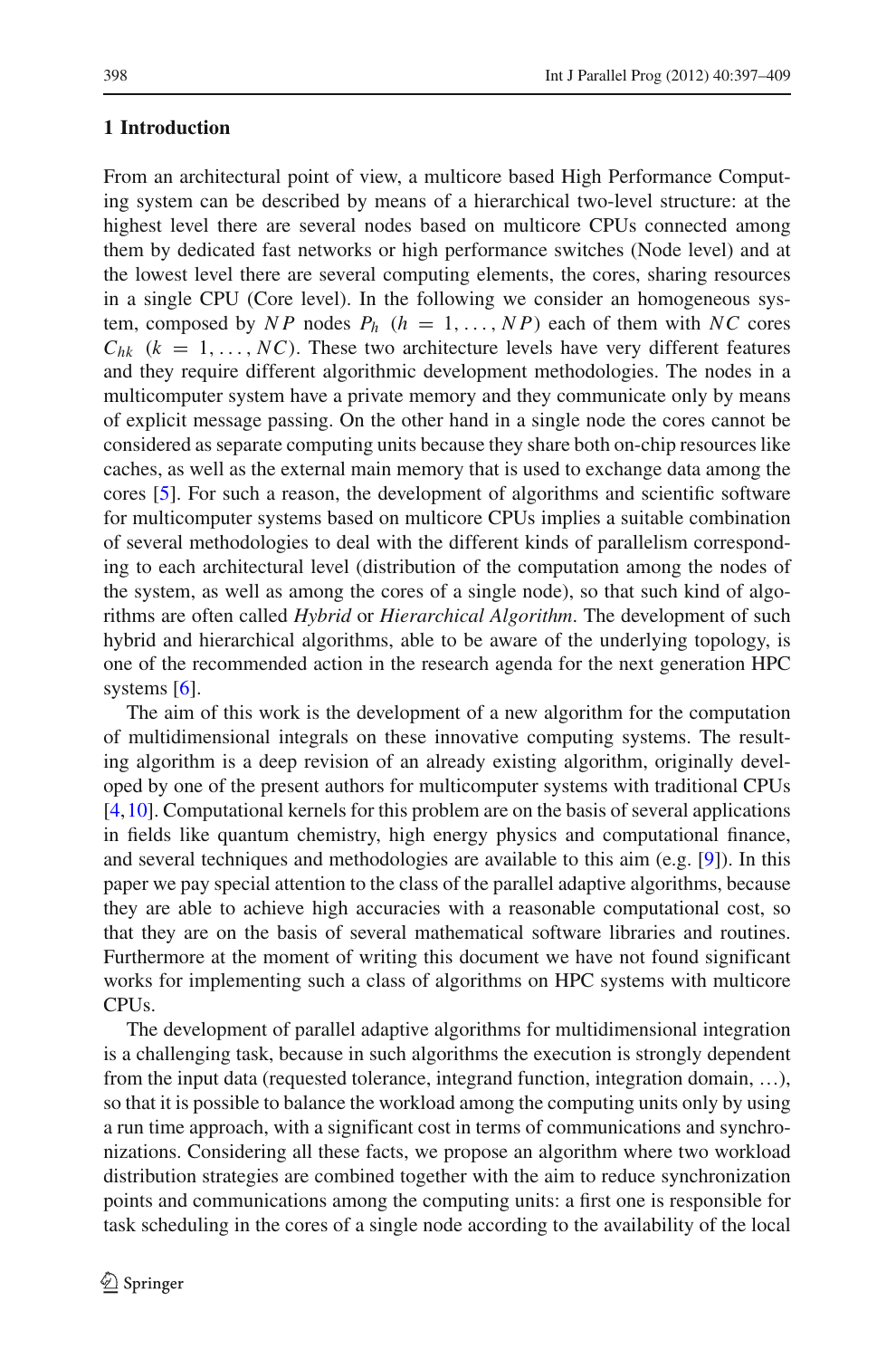resources; a second one periodically rearranges the tasks among the computing nodes of the system to balance the workload.

The document is then structured as follow: after a brief introduction of a general framework used to describe the adaptive algorithms for multidimensional integration in Sect. [2,](#page-2-0) in Sect. [3](#page-3-0) we describe a hierarchical adaptive algorithm for multicore based HPC systems. Therefore, in Sect. [4](#page-6-0) we analyze the performance of the algorithm by means of a model based on a estimate of the communication and synchronization overhead and, in Sect. [5,](#page-8-0) we describe the tests conducted on a Blade Server with nodes equipped with 2 quad-core CPUs. Finally we report conclusions and future works.

## <span id="page-2-0"></span>**2 Adaptive Algorithms for Multidimensional Integration**

Given  $U = [a_1, b_1] \times \cdots \times [a_d, b_d] \subset R^d$  a *d*-dimensional hyper-rectangular region, an adaptive algorithm for the numerical computation of a multidimensional integral:

$$
I(f) = \int_{U} f(t_1, \dots, t_d) dt_1 \cdots dt_d
$$
 (1)

<span id="page-2-2"></span>is an iterative procedure that, at each iteration *j*, process the subdomains  $s_i^{(j)}$  (*i* = 1,..., *K*) of a partition  $\varphi^{(j)}$  of *U*, where *K* is the number of subdomains in the partition. More precisely, at each iteration *j* the algorithm computes an approximation  $Q^{(j)}$  of  $I(f)$  and an error estimate  $E^{(j)}$  of the absolute error  $|I(f) - Q(f)|$  by means of composite quadrature rules defined on the subdomains of  $\wp^{(j)}$ . Since the convergence properties of the composite quadrature rules, the sequence  $Q^{(j)}$  approaches  $I(f)$  and the sequence  $E^{(j)}$  approaches zero. Therefore the procedure is repeated until:

$$
|I(f) - Q(f)| \approx E^{(j)} < \varepsilon \tag{2}
$$

<span id="page-2-1"></span>where  $\varepsilon$  is a user-requested tolerance. Alternative stopping criterion are based on allowed bounds on the number of function evaluations or on the number of iterations. The last computed approximation  $Q^{(j)}$  is the result of the algorithm. For dimension up to  $d = 15$  are available efficient rules for standard regions [\[3](#page-11-1)] as well reliable procedures for the error estimate  $e_i^{(j)}$  in the subdomains  $s_i^{(j)}$  [\[1](#page-11-2)]. Since the convergence rate of this procedure depends on the analytical properties of the integrand function (presence of peaks, singularities, oscillations, etc), in order to reduce as fast as possible the error  $E^{(j)}$ , at the generic iteration *j*, the subdomain  $\hat{s}^{(j-1)} \in \mathcal{P}^{(j-1)}$  with maximum absolute error estimate  $\hat{e}^{(j-1)} = \max_{s_i^{(j-1)} \in \mathcal{P}^{(j-1)}}$  $e_i^{(j-1)}$  is

split in two parts  $s_\lambda$  and  $s_\mu$  that take the place of  $\hat{s}^{(j-1)}$  in the new partition  $\wp^{(j)}$ . Consequently the partition  $\wp^{(j)}$  is updated through  $\wp^{(j)} = \wp^{(j-1)} - \{\hat{s}^{(j-1)}\} \cup \{s_\lambda, s_\mu\}.$ In a similar way the approximations  $O^{(j)}$  and  $E^{(j)}$  over *U* are updated by using the quadrature rule and the error estimates evaluated in the new subdomains  $s_\lambda$ and *s*μ. The described refinement procedure is generally called global adaptive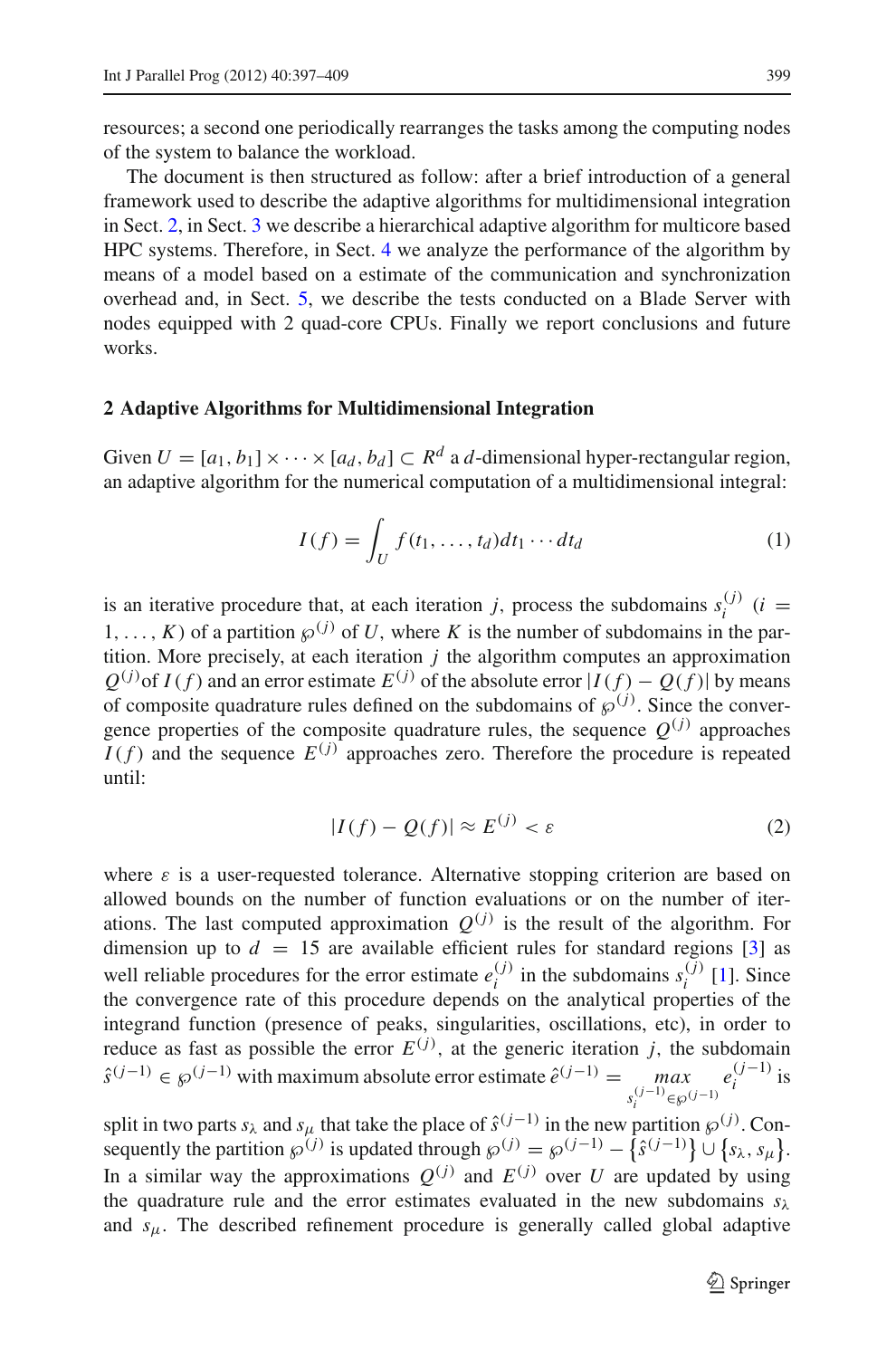algorithm for multidimensional integration, and more general details can be found in [\[9](#page-12-3)].

Let us now focus on some implementation issues of a global adaptive algorithm. In this algorithm, at each iteration  $j$ , it is necessary to arrange all the subdomains  $s_i^{(j)} \in \mathcal{P}^{(j)}$  in a suitable data structure able to supply the subdomain with maximum error estimate with the lowest computational cost. In this sense, a widely used data structure is a partially ordered binary tree called *heap*. For a heap with *K* elements, the management steps have a computational cost equal to  $log_2(K)$  access to the memory. This cost is much smaller than the cost of evaluating a multidimensional integration rule, mainly for large values of the space dimension *d*. Actually a multidimensional integration rule has a cost typically equal to  $\gamma_1 d^4$  integrand function evaluations where  $0.1 < \gamma_1 < 1$  is a real constant (see e.g. [\[3\]](#page-11-1)), each of them having a cost of at least *d* floating point operations. Consequently we can assume that the computational cost of a multidimensional quadrature rule is  $\gamma_1 d^5$  floating-point operations.

### <span id="page-3-0"></span>**3 A Parallel Double Adaptive Algorithm**

We start this section with a short description of the adaptive algorithm for multidimensional integration on MIMD distributed memory multicomputers developed by one of the present authors in [\[4](#page-11-0)]. The algorithm is based on a Parallelism at Subdomain Level approach [\[9\]](#page-12-3), where the subdomains of  $\varphi^{(j)}$  are distributed in *h* subpartitions  $\wp_h^{(j)}$ , one for each node  $P_h$  ( $h = 1, ..., NP$ ), so that it is possible to process them concurrently. The main problem of this approach is that the sequence of the subdomains is unpredictable because it depends on the analytical features of the integrand function. Therefore, in order to avoid the splitting on unimportant subdomains with small error and to ensure a proper load balancing, the algorithm uses a *dynamic load balancing* strategy based on a periodic redistribution of the subdomains  $\hat{s}_{h}^{(j-1)}$  with largest error  $\hat{e}_h^{(j-1)}$  among the nodes  $P_h$ , connected in a 2-dimensional periodical mesh. The described procedure is repeated until a node stopping criterion is satisfied in each node. For example it is possible to use a local stopping criterion, without global communications, based on the allowed number of iterations in each node *Ph* or based on the stopping criterion [\(2\)](#page-2-1) scaled on the total volume of the subdomains  $s_h^{(j)} \in \mathcal{P}_h^{(j)}$ :

$$
E_h^{(j)} = \sum_{s_i^{(j)} \in \mathcal{P}_h^{(j)}} e_i^{(j)} < \varepsilon \frac{[vol(\mathcal{P}_h^{(j)})]}{[vol(U)]}
$$

More details can be found in [\[4](#page-11-0)]. Algorithm 1 represent the described algorithm by using the Single Program Multiple Data (SPMD) model. In each node  $P_h$ , the steps a), b) and c) balance the workload by exchanging the subdomains with maximum error estimate among other nodes, and the step d) updates the partial results. This algorithm has been chosen for the implementation of the mathematical software subroutine D01FAFP in the NAG Parallel Library [\[11\]](#page-12-4).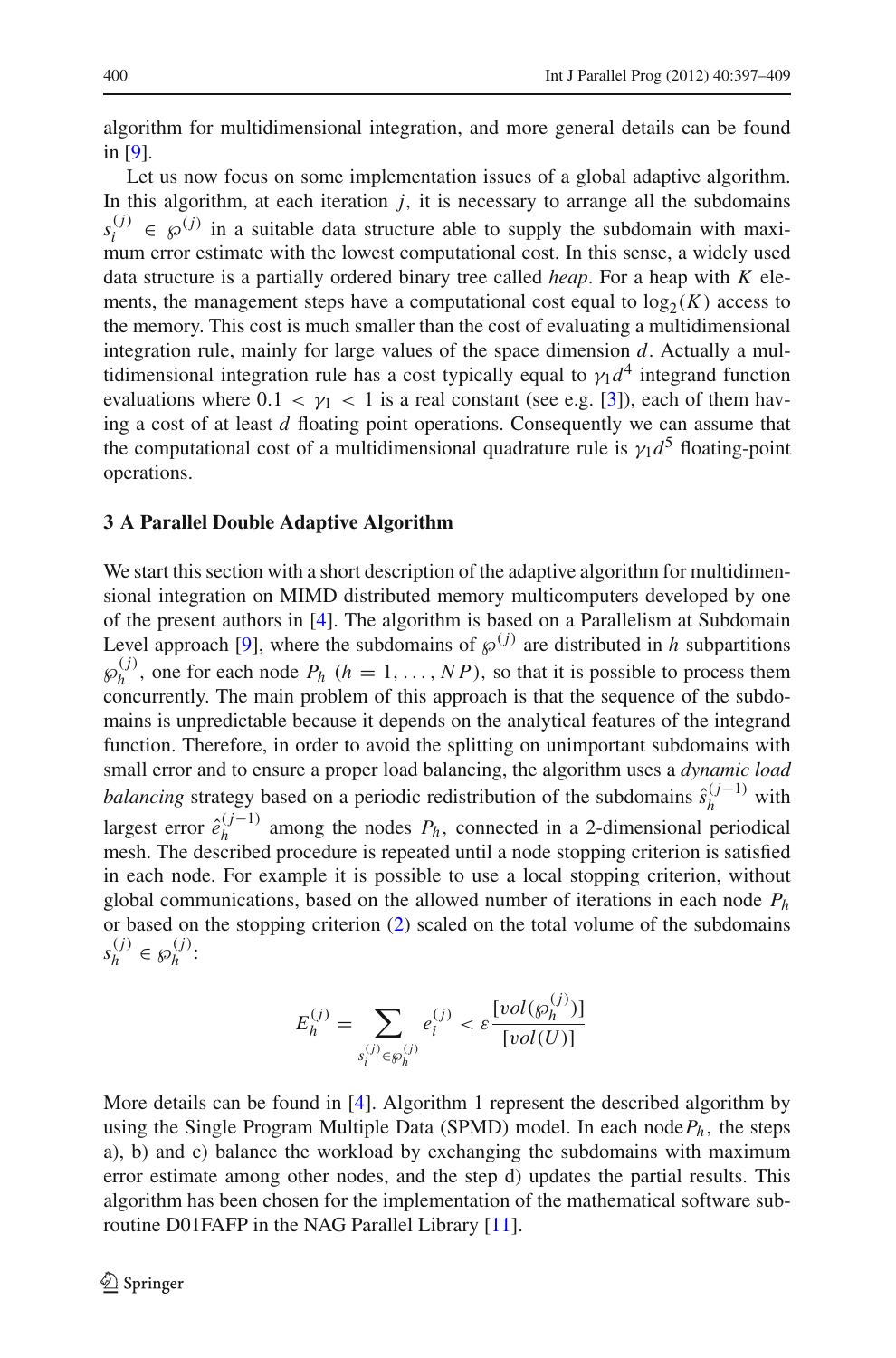**Algorithm 1 :** procedure executed by each process in the node *Ph* at the Node Level Initialize  $\wp_h^{(0)}$ ,  $Q_h^{(0)}$  and  $E_h^{(0)}$ 

**while** (node stopping criterion not satisfied) **do** iteration *j*<sup>1</sup>

a) define 2 connected nodes  $P_{h+}$  and  $P_{h-}$  in one of the two directions of the

2-dimensional periodical grid

b) if  $(\hat{e}_h > \hat{e}_{h+})$  send  $\hat{s}_h$  to  $P_{h+}$ 

c) if  $(\hat{e}_{h-} > \hat{e}_h)$  receive  $\hat{s}_h$  from  $P_{h-}$ 

d) split  $\hat{s}_h$  in two subdomains  $s_\lambda$  and  $s_\mu$  and update  $Q_h^{(j_1)}$  and  $E_h^{(j_1)}$  on  $\wp_h^{(j_1)}$ **endwhile**

# compute  $Q(f) = \sum_h Q_h^{(j_1)}$  and  $E(f) = \sum_h E_h^{(j_1)}$

In the following we describe how to exploit the parallelism among the cores of a single CPUs, in the step d) of Algorithm 1. At the Core Level level, each node *Ph* has *NC* cores  $C_{hk}$  ( $k = 1, \ldots, NC$ ), that cannot be considered as completely independent processing units, because they share resources such as caches, main memory or I/O devices. These hardware features outline a scenario where several computing units need to access shared resources, so that a natural programming model for an efficient use of these devices is based on the Thread Level Parallelism, where each thread is assigned to a single core. The issues related to the use of these devices have been extensively studied for other problems [\[2](#page-11-3)], so that it is possible to identify some common properties of the algorithms in order to achieve the highest performances from these devices:

- Fine granularity: by splitting the computation in small tasks and by increasing the ratio of floating point computation on data movement, the cores can reuse data in their caches while reducing the number of memory accesses through the shared bus;
- Asynchronicity: by reducing the synchronization points, even a large number of threads can achieve good performance, because idle times are eliminated.

The easiest way to parallelize step d) of Algorithm 1 is based on the fair distribution of the function evaluations of the quadrature rules applied to  $s_\lambda$  and  $s_\mu$  among the threads assigned to the cores  $C_{hk}$ , because a quadrature rule is a weighted summations of independent function evaluations. After the computation of the partial sum in each thread, only one global synchronization point occurs to evaluate the final sum. This approach is referred as Parallelism at Integration Formula Level [\[9\]](#page-12-3) and it exploits the parallelism only at a very low level, because it produces a very synchronous execution: parallel tasks (evaluations of the integration function) are interleaved by sequential ones (error estimations, integral approximations and management of the data structures), with large intervals of idle time. More generally the Parallelism at Integration Formula Level is a special case of the *fork-join approach*, that it is known as a very inefficient approach for parallel algorithms in multicore environments also in other fields [\[2\]](#page-11-3). For these reasons, our strategy to introduce parallelism a the Core Level is based on the concurrent execution of a new adaptive procedure by several threads, each of them executed by a core. Therefore, the threads assigned to the cores  $C_{hk}$  of the node  $P_h$  can refine the subdomains of  $\mathcal{P}_h^{(j)}$  independently of the threads of the other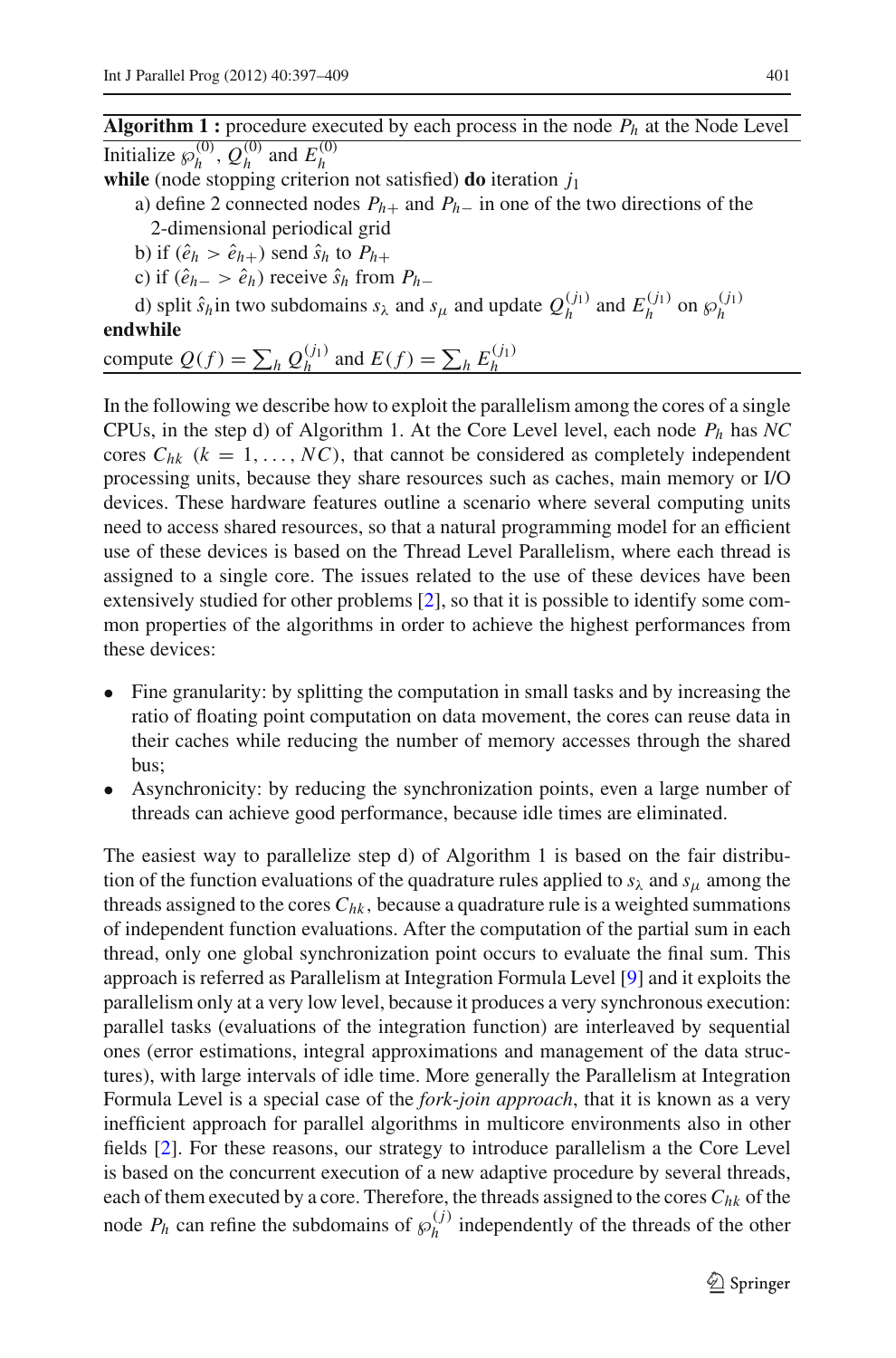nodes. However it should be noted that the data structure used to store the subdomains  $s_i^{(j)}$  ∈  $\wp_h^{(j)}$  and the values  $Q_h^{(j)}$  and  $E_h^{(j)}$  resides in the main memory of *P<sub>h</sub>*, and they have to be accessed by all the threads in the steps in charge of the data structure management, so that they have to be executed in critical sections because of the risk of race condition. These are the only critical sections in the procedure, and the computational cost of such steps is smaller than the cost of the multidimensional integration rule that are concurrently evaluated by the threads, as stated at the end of the Sect. [2.](#page-2-0) In any case these critical sections are aimed only to avoid the risk of race condition when two or more threads are accessing the shared data and it cannot considered a global synchronization point as in fork-join approach. Furthermore we remark that this strategy has a very favorable ratio of floating point computation on data movement, because there are several symmetrical rules defined over regular regions, like the cube or the sphere, that are identified by very few data [\[3\]](#page-11-1). For example, a *d*-dimensional hyperrectangular region is described by its center and the dimensions of the edges, that is only two array with *d* elements that must be taken from the memory, compared with the much larger computational cost equal to  $\gamma_1 d^5$  floating point operations required by a multidimensional quadrature rule. Such a favorable ratio produces a better use of the cache memories with a reduced number of accesses to the main memory.

The described redistribution procedure is repeated until a core stopping criterion is satisfied in each thread. More precisely it is possible to use a local stopping criterion, without global synchronizations, similar to the ones described for the parallelization at the Node Level.

**Algorithm 2 :** procedure executed by each thread in the core *Chk* at the Core Level Initialize  $\wp_h^{(0)} = \wp_h^{(j_1)}$ ,  $Q_h^{(0)} = Q_h^{(j_1)}$  and  $E_h^{(0)} = E_h^{(j_1)}$ **while** (core stopping criterion not satisfied) **do** iteration *j*<sup>2</sup> **{enter critical section}** 1) pick up  $\hat{s}^{(j_2-1)} \in \mathcal{P}_h^{(j_2-1)}$  with maximum error estimate **{exit critical section}** 2) divide  $\hat{s}^{(j_2-1)}$  in two parts *s*<sub>λ</sub> and *s*<sub>μ</sub> 3) evaluate the quadrature rules and compute error estimates in  $s_\lambda$  and  $s_\mu$ **{enter critical section}** 4) insert  $s_\lambda$  and  $s_\mu$  in  $\wp_h^{(j_2)}$  $\sigma$ ) insert  $s_{\lambda}$  and  $s_{\mu}$  in  $s_{\nu}$ <br>
5) update  $Q^{(j_2)}$  and  $E^{(j_2)}$ **{exit critical section} endwhile** update  $\wp_h^{(j_1)} = \wp_h^{(j_2)}$ ,  $Q_h^{(j_1)} = Q_h^{(j_2)}$  and  $E_h^{(j_1)} = E_h^{(j_2)}$ 

Algorithm 2 is the adaptive procedure described for the Core Level in a hierarchical computational environment and it is the refinement of Step d) in Algorithm 1. It is replicated in each core  $C_{hk}$  of  $P_h$  as a thread function. where each thread start its execution from data in the subpartition  $\wp_h^{(j_1)}$ , defined after the workload redistribution in the Algorithm 1. The main loop is in charge for tasks distribution among the cores in a single node. More precisely each thread access the data structure containing the subdomains to be process independently of the other ones, according to the availability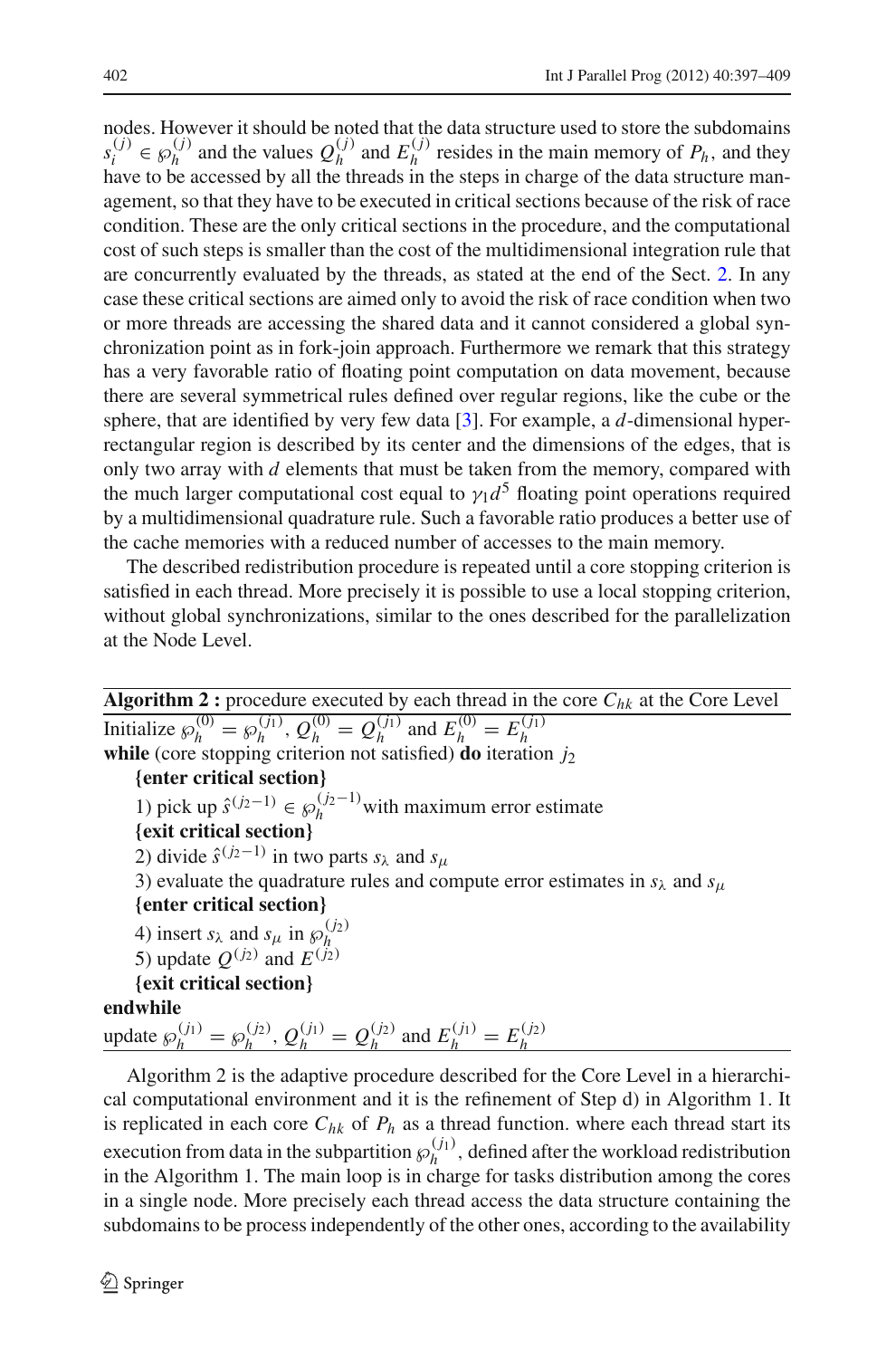of the local resources. In any case it should be noted that the critical sections in steps 1), 4) and 5), necessary to avoid race conditions on the shared data, does not include the much more expensive evaluation of the multidimensional quadrature rule in steps 2) and 3), with a significant increase of the concurrency in the algorithm and a reduction of the idle time in the threads executions. We conclude this section by remarking that the obtained algorithm is not a simple revision of the original algorithm in a hybrid programming environment (MIMD distributed/shared memory systems), but a new hierarchical algorithm obtained by the combination of two adaptive strategies for different architectures: a first strategy described for the Node Level (Algorithm 1) and a second one for the Core Level (Algorithm 2). Therefore we can define the new algorithm as a *Parallel Double Adaptive Algorithm for Multidimensional Integration.*

### <span id="page-6-0"></span>**4 Performance Analysis**

To evaluate the performance of the algorithm, we use the well known Scaled Speed-up introduced by Gustafson in [\[8\]](#page-12-5), where it is proposed that, mainly for a large number of processing units, the Speed-up should not be measured taking a fixed-size problem and run it on various numbers of processors, but scaling the problem size to the number of processing units. In other words it is remarked that, when measure Speed-up, it is most realistic to assume that the computational cost in each processing unit, not the problem size, is constant when the number of processing units increases. Now we remember that for a multidimensional quadrature algorithm the computational cost is usually measured by using the number of function evaluations, so that it is possible to define *T* (*N*; *F*) as the elapsed time to compute [\(1\)](#page-2-2) with *F* integrand function evaluations on *N* processing units. From [\[8\]](#page-12-5), the classical definition of Scaled Speed-up is:

$$
SS_N = \frac{T(1; N \cdot F)}{T(N; N \cdot F)}
$$
\n(3)

<span id="page-6-1"></span>The ideal value is  $SS_N = N$  but in practice a slight degradation is acceptable. In order to assess a real model for  $SS_N$ , in [\[8](#page-12-5)] the computing time  $T(N; N \cdot F)$  is decomposed into:

$$
T(N; N \cdot F) = T_S + T_C
$$

where  $T_C$  is the part of the algorithm that can be decomposed in N fully independent tasks and  $T<sub>S</sub>$  is the part of the algorithm that cannot be parallelized and that it contains the communication and synchronization steps of the algorithm. Therefore it is possible to define the impact of  $T_S$  on  $T(N; N \cdot F)$  by means of the serial fraction  $\sigma = T_S/T(N; N \cdot F)$ , that represents a measure of the overhead introduced parallelizing the algorithm. From the above follows:

$$
T(1; N \cdot F) = T_S + N \cdot T_C = \sigma (T(N; N \cdot F) - N \cdot T(N; N \cdot F))
$$
  
+N \cdot T(N; N \cdot F)

 $\mathcal{D}$  Springer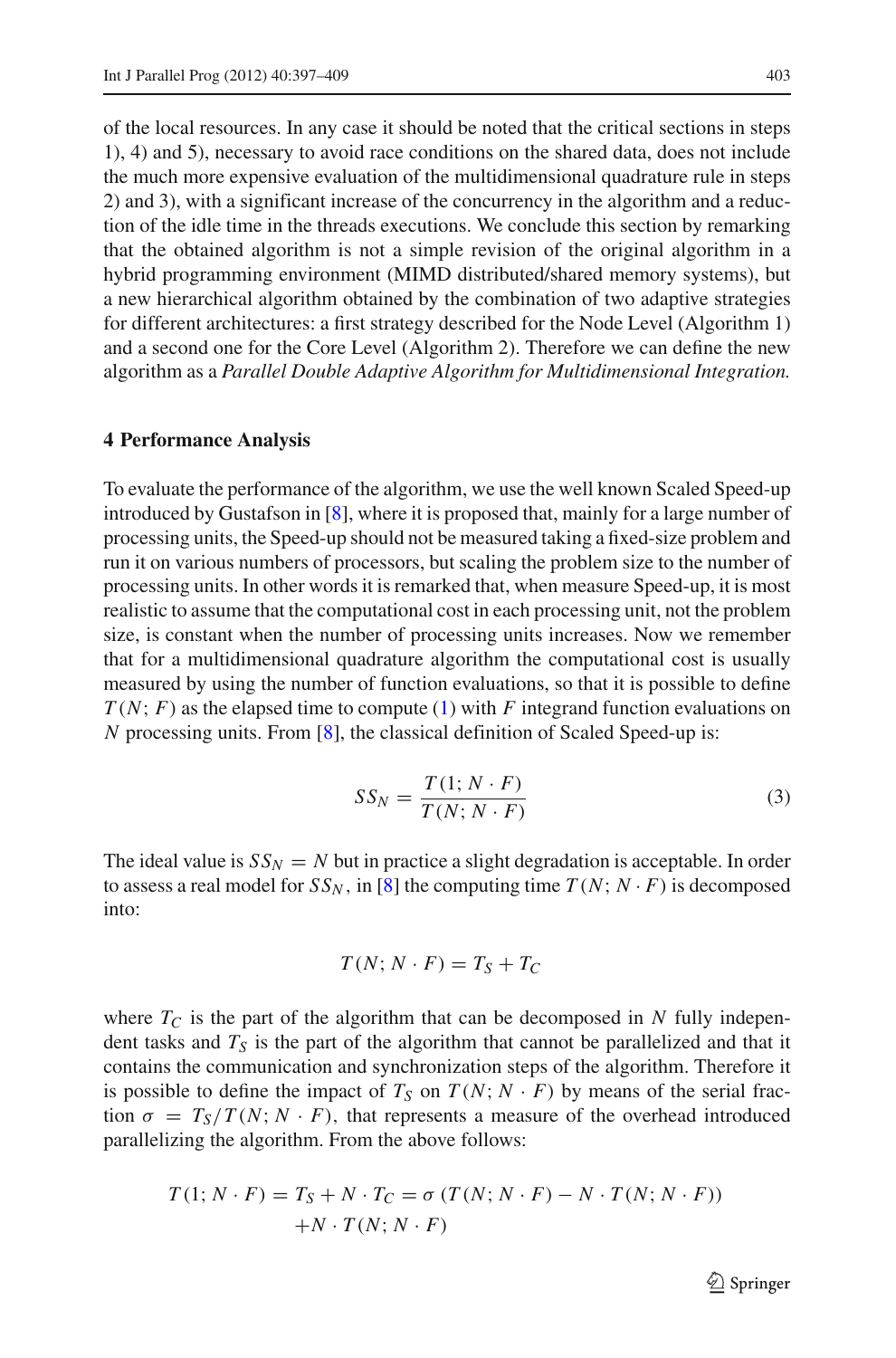Substituting into the definition of  $SS_N$  in [\(3\)](#page-6-1), a model for the Scaled Speed-up in term of the serial fraction  $\sigma$  is achieved:

$$
\overline{SS_N} = \frac{T(1; N \cdot F)}{T(N; N \cdot F)} = N - \sigma(N - 1)
$$
\n(4)

<span id="page-7-0"></span>We conclude this section with an estimate of the serial fraction  $\sigma$  in the case of our double adaptive parallel algorithm introduced in Sect. [3.](#page-3-0) To this aim we remark that Algorithm 1 is based on a iterative procedure, where we say  $Nit_1$  total the number of iterations. Then, at each iteration, steps a), b) and c) redistribute the subdomains with maximum error estimate among the nodes connected in a 2-dimensional periodical grid without global communications. Since the subdomains are described by means 2 arrays with dimension *d*, the communication cost of such steps is  $\tau_1 = 2d$  tcom where *tcom* is the time spent for the communication of a word between two nodes. Then, each node *Ph* generates *NC* concurrent threads in step d), where Algorithm 2 is executed as thread function. Also Algorithm 2 is based on a iterative procedure where we say *Nit*<sup>2</sup> the number of iterations. In such iterative procedure, steps 1), 4) and 5) manage the data structures required for the subdomains to be process, so that, as stated in Sect. [3,](#page-3-0) they must to be executed in two critical sections in order to avoid race conditions on the shared data structure. These steps are dominated by step 1), where it is necessary to sort the heap with a cost equal to  $log_2(K)$  where *K* is the number of items in the heap. Since at each iteration, in steps 1), 4) and 5) the number of subdomains in the heap increases by one, each thread traverses the critical section in  $log_2(Nit_2)$ *tmem*, where *tmem* is the memory access time. Then we remark that steps 1), 4) e 5) are executed in critical sections, so that the 8 threads in each single node have, as worst case, a total cost of  $\tau_2 = 8 \log_2(Nit_2)$ *tmem*. Finally steps 2) and 3) evaluate the quadrature rule in two new subdomains  $s_{\lambda}$  and  $s_{\mu}$ , and they dominate the computational cost of the algorithm. These steps have computational cost of  $\tau_3 = \gamma_1 d^5 tca$  where *tcal* is the time for a floating point operation, and they are the only steps that we consider run in parallel by the threads. Then we assume *tcal* as a measure unit, and we introduce the two reasonable assumptions:

$$
\frac{tcom}{tcal} = \gamma_2 10^3 \qquad \frac{tmem}{tcal} = \gamma_3 10^2
$$

where  $0.1 < \gamma_i < 1$  *i* = 2, 3 are real constant. Therefore we achieve:

$$
\tau_1 = 2d\gamma_2 10^3 \qquad \tau_2 = \gamma_3 \log_2(Nit_2) 10^2 \qquad \tau_3 = \gamma_1 d^5
$$

<span id="page-7-1"></span>and, from the definition of serial fraction, we have:

$$
\sigma = \frac{T_S}{T(N; N \cdot F)} = \frac{\tau_1 + Nit_2\tau_2}{\tau_1 + Nit_2(\tau_2 + \tau_3)}
$$
  
= 
$$
\frac{2d\gamma_2 10^3 + Nit_2(\gamma_3 8 \log_2(Nit_2) 10^2)}{2d\gamma_2 10^3 + Nit_2(\gamma_3 \log_2(Nit_2) 10^2 + \gamma_1 d^5)}
$$
(5)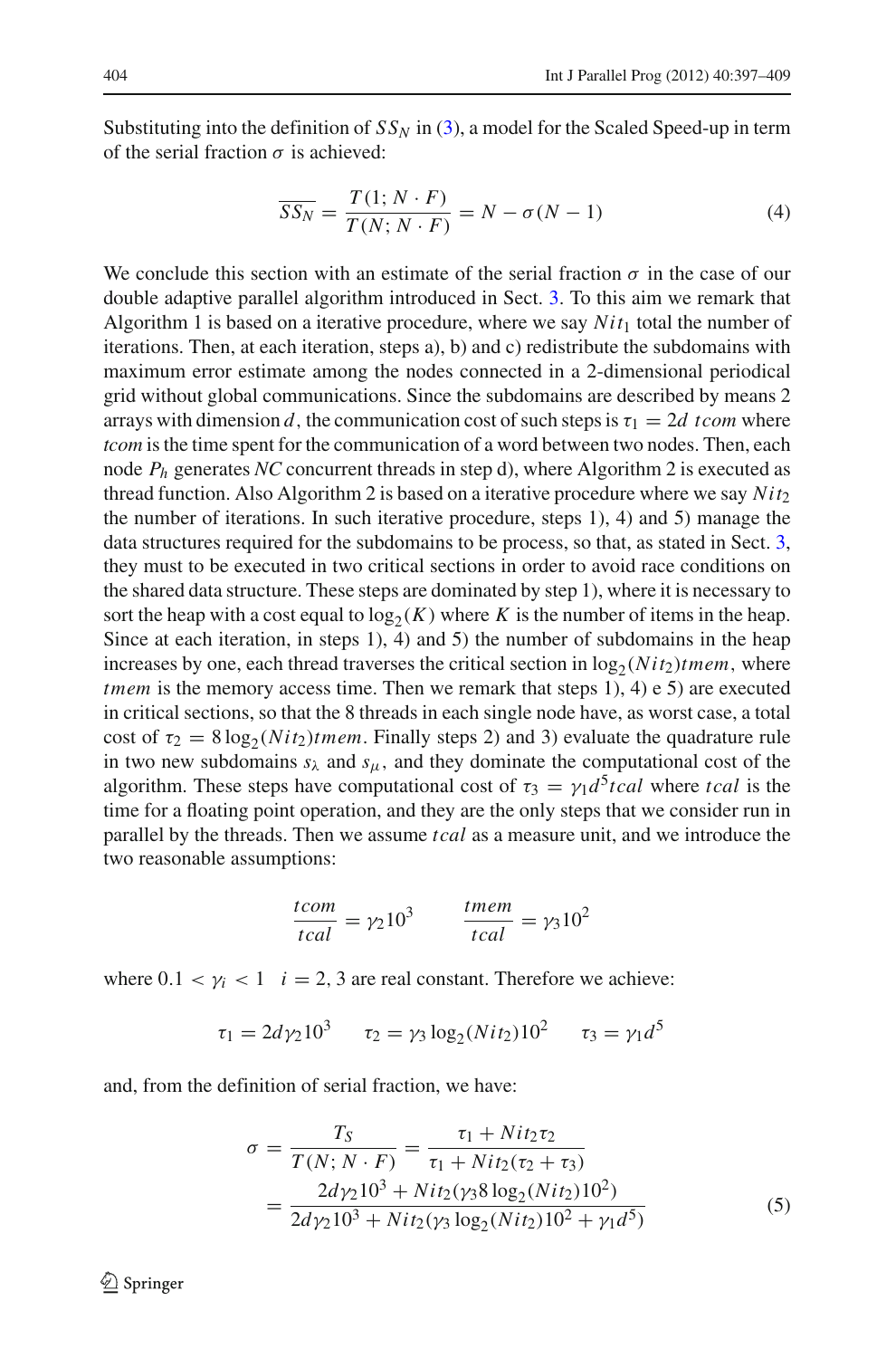# <span id="page-8-0"></span>**5 Test Results**

In this section we present the experimental results achieved on a DELL blade server with 8 nodes, each of them equipped with 2 Intel Xeon quadcore CPU (Harpertown) and 16 GBytes of shared main memory. The nodes are connected by means of a Infiniband network DDR 4X at 16 Gbit/s (Mellanox Technology 25418). In this system we implemented our algorithm in double precision using C and Fortran language, with the libraries Mellanox OFED 1.3.1 (a MPI implementation for the communication among the nodes) and POSIX thread and semaphores (for the synchronization among the cores in a single node).

For the experiments we used a standard procedure based on the well known Genz's package [\[7](#page-12-6)]. This package is composed by six different families of functions, each of them characterized by some issues making the problem [\(1\)](#page-2-2) hard to integrate numerically (peaks, oscillations, singularities..). Each family is composed by 10 different functions where the parameters  $\alpha_i$  and  $\beta_i$  change and related test results are computed (execution time, error,…). Here we report the results for the following three families:

$$
\Phi_1 = \cos\left(2\pi\beta_1 + \sum_{i=1}^d \alpha_i x_i\right) \quad \text{oscillating function}
$$
\n
$$
\Phi_2 = \left(1 + \sum_{i=1}^d \alpha_i x_i\right)^{-1} - d - 1 \quad \text{corner peak}
$$
\n
$$
\Phi_3 = \exp\left(-\sum_{i=1}^d \alpha_i |x_i - \beta_i|\right) \quad C^{(0)} \text{ function}
$$

where  $U = [0, 1]^d$  with dimension  $d = 10$ . We selected these functions because their different analytical features. However, for other functions in the Genz's package we achieved similar results. In our experiments we measured for each test family:

- The average of the experimental Scaled Speed-up  $(S_{N})$  as defined in [\(3\)](#page-6-1) on the 10 functions of each family
- The estimated Scaled Speed-up  $(\overline{SS_N})$  as defined in [\(4\)](#page-7-0)
- The minimum (MinErr) and the maximum (MaxErr) relative error  $|I(f) O(f)|$  $/|I(f)|$  on the 10 functions of each family

In order to estimate the serial fraction  $\sigma$  in [\(5\)](#page-7-1), we use  $\gamma_i = 1$ ,  $d = 10$  and  $Nit_2 \leq$ 10, 000, so that it is reasonable to assume  $\sigma \approx 0.1$ . Finally we remark that in our algorithm we use the Genz and Malik quadrature rule with  $\varphi = 1$ , 245 function evaluations when  $d = 10$  so that at each iteration  $2\varphi = 2$ , 490 function evaluations are computed in the two new subdomains  $s_{\lambda}$  and  $s_{\mu}$ .

A first set of experiments is aimed to study the Double Adaptive Algorithm on several cores by using only one node. Therefore such experiments are aimed to test the adaptive strategy at Core Level described in Algorithm 2. In these tests the num-ber of processing units in [\(3\)](#page-6-1) is the number of cores  $N = NC = 1, 2, 4, 8$ . To the aim of computing the Scaled Speed-up, the computational cost in each core is  $F = 10 \times 10^6$  function evaluations, so that the total number of function evaluations is  $Fval = NC \times 10 \times 10^6$  when the number of cores increases. The core stopping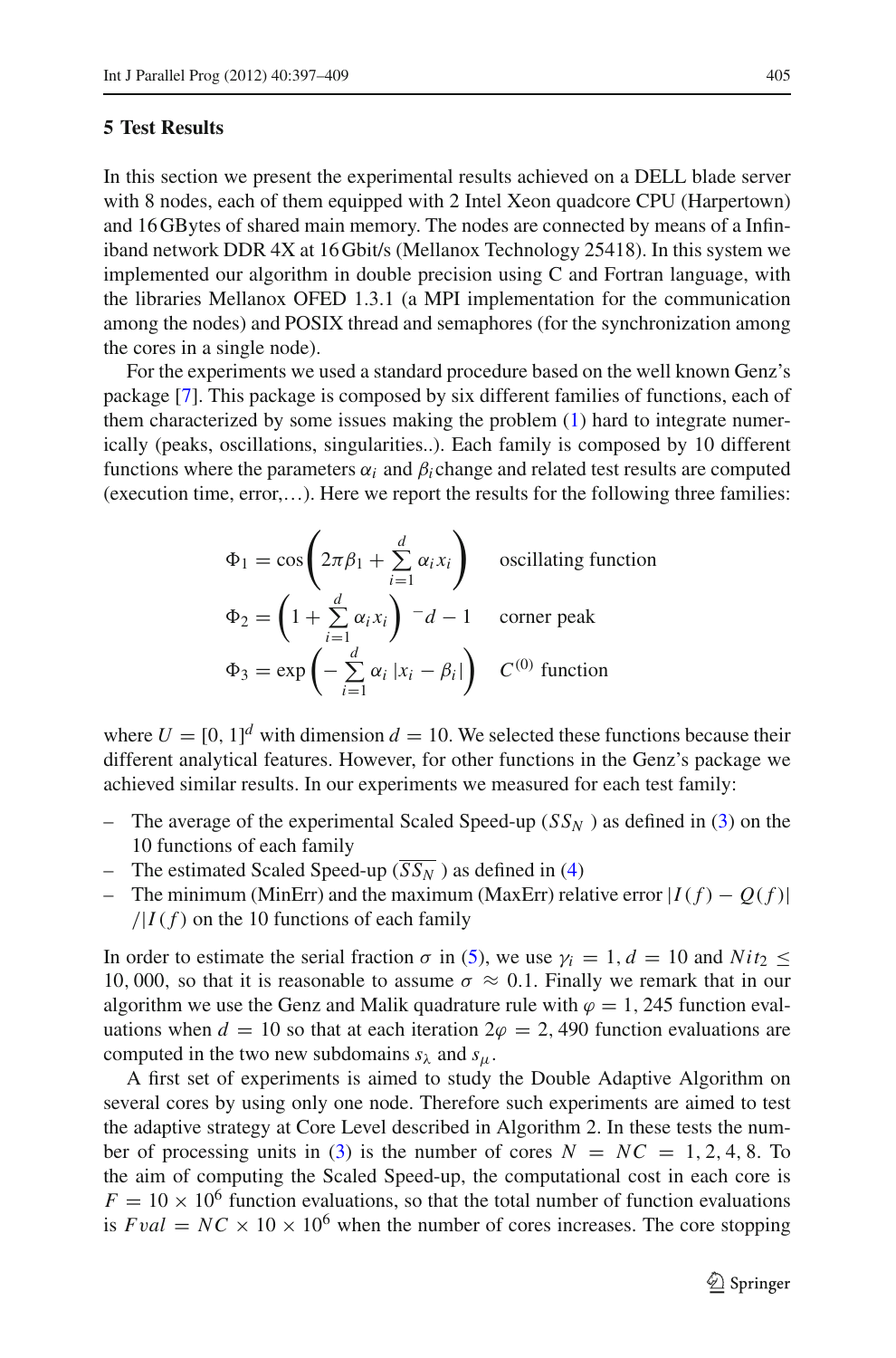criterion in Algorithm 2 is based on the maximum allowed number of iterations in each core  $Nit_2 = F/2\varphi = 4,016$ , while the node stopping criterion in Algorithm [1](#page-9-0) is based on only one iteration  $Nit_1 = 1$ . Figure 1 reports the experimental Scaled Speed-up in [\(3\)](#page-6-1) for the three families of functions  $\Phi_1$ ,  $\Phi_2$  and  $\Phi_3$  compared with the model in [\(4\)](#page-7-0). From the Figure we observe a good scalability when the number of cores increases. The experimental Scaled Speed-up are generally well estimated by the model in [\(4\)](#page-7-0), mainly with 2 and 4 cores. Actually it can be observed a more evident reduction for  $SS_N$  when 8 cores are used. As already remarked in Sect. [3,](#page-3-0) the evaluation of the multidimensional integration rules are tasks with a favorable ratio of floating point computation on data movement. Then their data can be easily stored in the CPUs caches and reused in the next iterations. When our Parallel Double Adaptive



<span id="page-9-0"></span>**Fig. 1** Scaled Speed-up for the three families of functions  $\phi_1$ ,  $\phi_2$  and  $\phi_3$  with only 1 node and 1, 2, 4 and 8 cores. The experimental values are compared with the estimated values of [\(4\)](#page-7-0). The workload in each processing unit is  $F = 10 \times 10^6$  when the number of core increases. The average execution times with 1 core for the three families of functions are: Time( $\phi_1$ ) = 1, 67, Time ( $\phi_2$ ) = 1.45, Time ( $\phi_3$ ) = 1.76

|                 | $N = NC = 1$ | $N = NC = 2$ | $N = NC = 4$ | $N = NC = 8$ |
|-----------------|--------------|--------------|--------------|--------------|
| Family $\Phi_1$ |              |              |              |              |
| MinErr          | $0.92(-9)$   | $0.44(-9)$   | $0.15(-9)$   | $0.48(-10)$  |
| MaxErr          | $0.98(-7)$   | $0.47(-7)$   | $0.23(-7)$   | $0.11(-7)$   |
| Family $\Phi_2$ |              |              |              |              |
| MinErr          | $0.97(-7)$   | $0.32(-7)$   | $0.78(-8)$   | $0.41(-7)$   |
| MaxErr          | $0.63(-6)$   | $0.63(-6)$   | $0.58(-6)$   | $0.47(-6)$   |
| Family $\Phi_3$ |              |              |              |              |
| MinErr          | $0.24(-4)$   | $0.40(-4)$   | $0.29(-4)$   | $0.40(-4)$   |
| MaxErr          | $0.11(-2)$   | $0.73(-3)$   | $0.55(-3)$   | $0.46(-3)$   |

<span id="page-9-1"></span>**Table 1** The minimum (MinErr) and the maximum (MaxErr) achieved relative error, on the ten functions, when the number of core increases

The workload in each processing unit is  $F = 10 \times 10^6$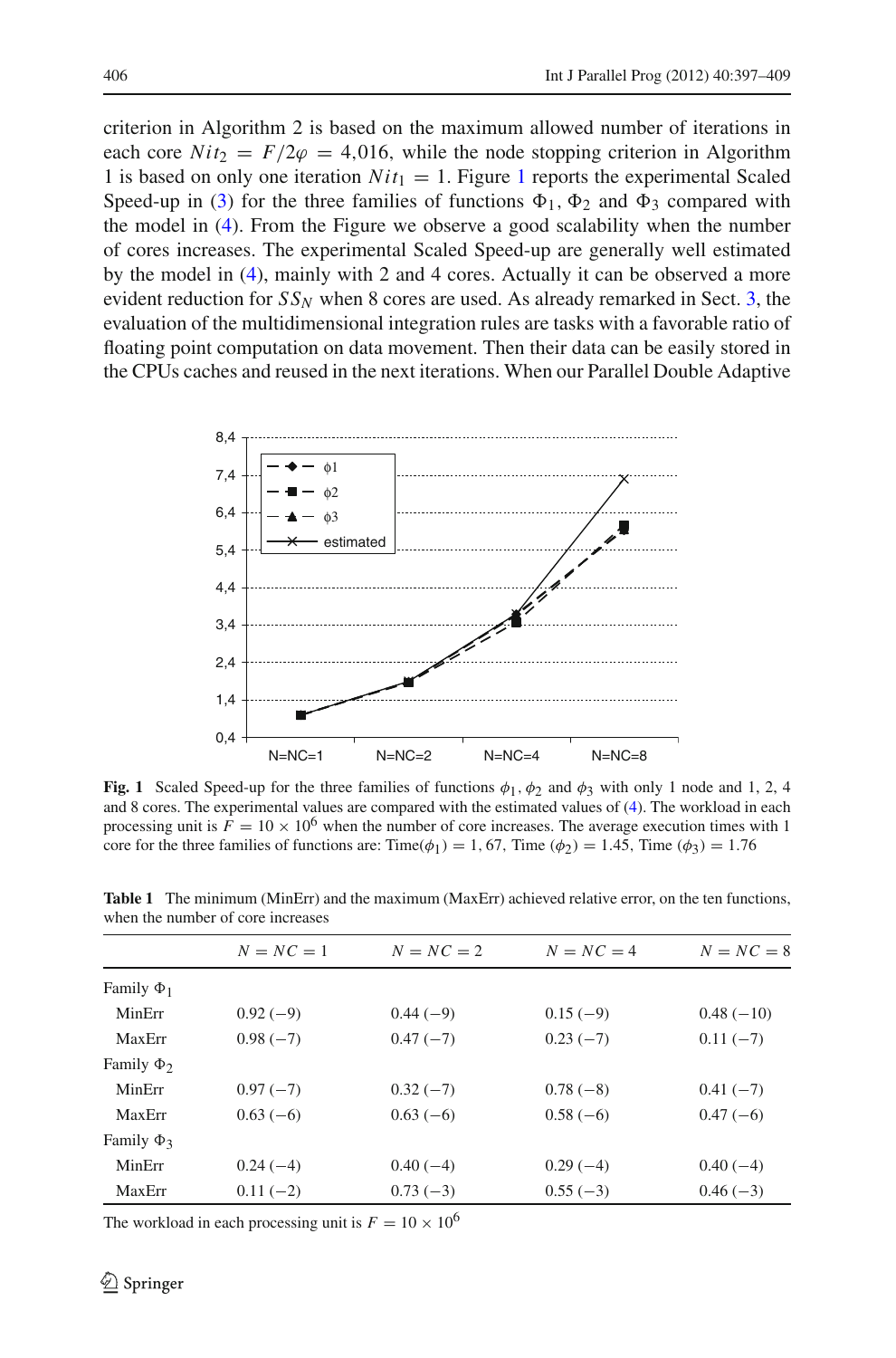

<span id="page-10-0"></span>**Fig. 2** Scaled Speed-up for the three families of functions  $\phi_1$ ,  $\phi_2$  and  $\phi_3$  with 1, 2, 4 and 8 nodes and 8 cores for node. The experimental values are compared with the estimated values of [\(4\)](#page-7-0). The workload in each processing unit is  $F = 10 \times 10^6$  when the number of core increases. The average execution times with 1 node for the three families of functions are: Time  $(\phi_1) = 2.25$ , Time  $(\phi_2) = 1.91$ , Time  $(\phi_3) = 2.36$ 

|                 | $N = TC = 8$<br>$(NP = 1)$ | $N = TC = 16$<br>$(NP = 2)$ | $N = TC = 32$<br>$(NP = 4)$ | $N = TC = 64$<br>$(NP = 8)$ |
|-----------------|----------------------------|-----------------------------|-----------------------------|-----------------------------|
| Family $\Phi_1$ |                            |                             |                             |                             |
| MinErr          | $0.48(-10)$                | $0.15(-10)$                 | $0.65(-11)$                 | $0.22(-11)$                 |
| MaxErr          | $0.11(-7)$                 | $0.75(-8)$                  | $0.45(-8)$                  | $0.33(-8)$                  |
| Family $\Phi_2$ |                            |                             |                             |                             |
| MinErr          | $0.41(-7)$                 | $0.4(-7)$                   | $0.4(-7)$                   | $0.4(-7)$                   |
| MaxErr          | $0.47(-6)$                 | $0.35(-6)$                  | $0.22(-6)$                  | $0.13(-6)$                  |
| Family $\Phi_3$ |                            |                             |                             |                             |
| MinErr          | $0.40(-4)$                 | $0.45(-4)$                  | $0.42(-4)$                  | $0.42(-4)$                  |
| MaxErr          | $0.46(-3)$                 | $0.31(-3)$                  | $0.25(-3)$                  | $0.19(-3)$                  |

<span id="page-10-1"></span>**Table 2** The minimum (MinErr) and the maximum (MaxErr) achieved relative error, on the ten functions, when the number of core increases

The workload in each processing unit is  $F = 10 \times 10^6$ 

Algorithm is executed with only 4 cores there is an extensive use of cached data. On the other hand, the use of 8 cores, that is two CPUs, needs a more frequent access to the main memory because the larger number of caches miss. Table [1](#page-9-1) reports the minimum (MinErr) and the maximum (MaxErr) achieved relative errors for the three families of function. Families  $\Phi_1$  and  $\Phi_2$  show generally smaller numerical errors than family  $\Phi_3$  because of their better analytical properties.

A second set of experiments is aimed to study the algorithm by using 8 cores per node and  $NP = 1, 2, 4, 8$  nodes of the system, so that the number of processing units is the total number of cores  $N = TC = 8 \times NP$ . In this way both strategies (parallelism among cores and parallelism among nodes), combined as described in Sect. [3,](#page-3-0) are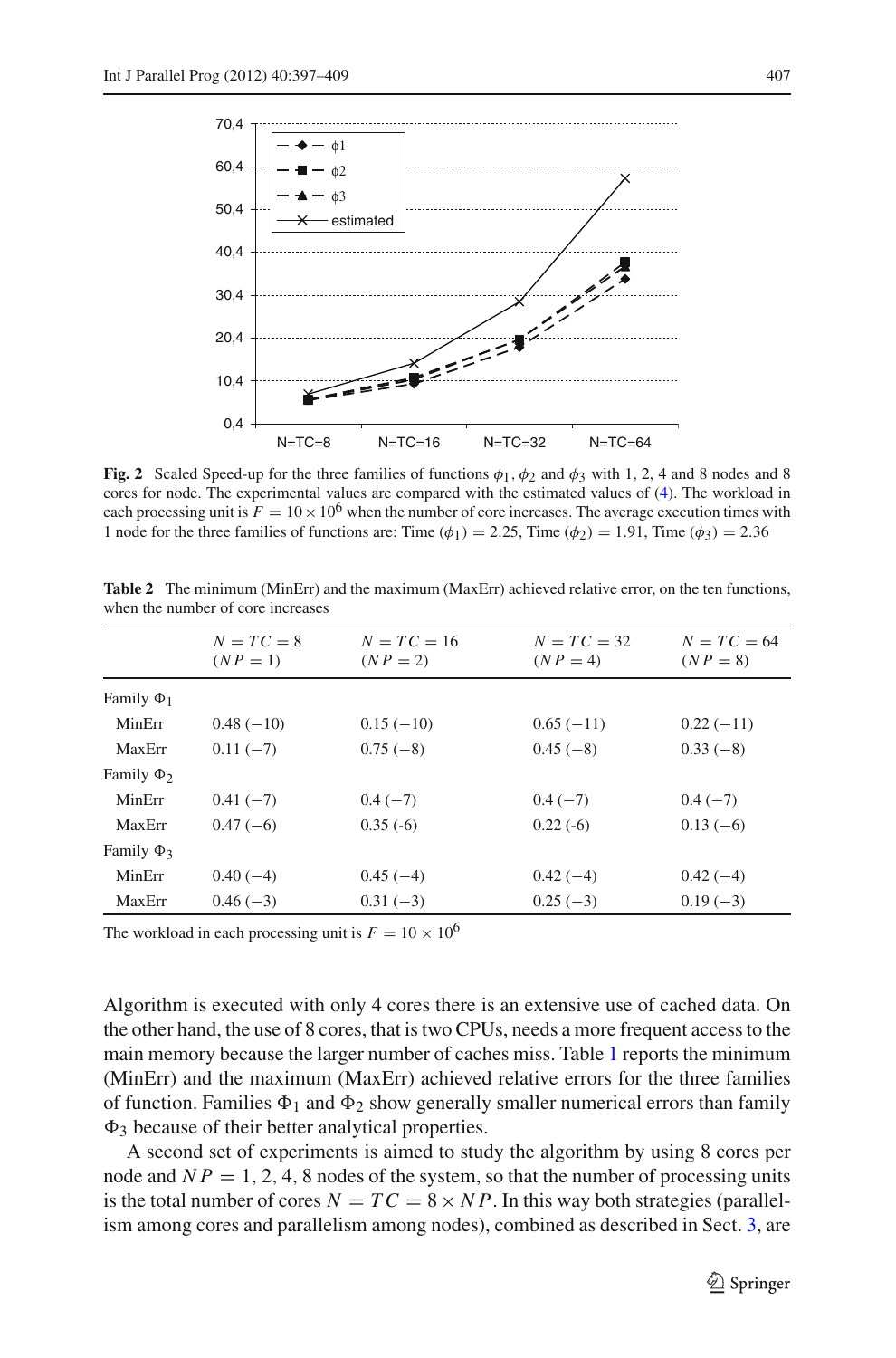tested together. To this aim, we allow  $Nit_1 = 10$  iterations as the node stopping criterion of Algorithm 1 and  $Nit_2 = F/20\varphi = 402$  iterations as core stopping criterion in Algorithm 2. The computational cost in each core is  $F = 10 \times 10^6$  integrand function so that the total number of function evaluations is  $Fval = NP \times 8 \times 10 \times 10^6$  when the number of nodes increases. Figure [2](#page-10-0) reports the experimental Scaled Speed-up in [\(3\)](#page-6-1) for the three families of functions  $\Phi_1$ ,  $\Phi_2$  and  $\Phi_3$  compared with the model in [\(4\)](#page-7-0). Also for these experiments, acceptable values for experimental Scaled Speed-up *SSN* are achieved, that are quite well estimated by the model [\(4\)](#page-7-0) also for large number of computing units. Finally Table [2](#page-10-1) reports the numerical errors for the three families of function, where the same considerations of Table [1](#page-9-1) holds.

### **6 Conclusions**

In this work we address the problem of the development of an adaptive algorithm for the multidimensional quadrature on a hierarchical HPC systems with nodes based on multicore CPUs. For this environment we need to combine two different algorithm development methodologies: a message passing based paradigm for the dynamic load balancing of the algorithm among the nodes of the system, and a shared memory based paradigm for the synchronization of the cores in each node. The resulting algorithm can be defined as a Parallel Double Adaptive Algorithm, in order to recall the two different adaptive strategies combined together in a single hierarchical algorithm. The obtained results confirm our expectation of good scalability for the proposed algorithm on this High Performance Computing environment.

In any case further investigations are needed. As the number of processing units will grow in the next generations of multicore CPUs, a key factor for the performance will be the memory levels management (caches and main memory), since the memory bandwidth usually grows much slower than the CPUs speed and limitations on space will not permit a growth of caches dimension proportional with the number of cores. Furthermore, modern HPC systems exhibit hybrid architectures mixing together traditional CPUs with other components, like hardware accelerators or GPUs, making much more difficult to define general strategies good enough for a large set of HPC systems. A notable example in this sense is the Tianhe-1A HPC system [\[12\]](#page-12-7), that is based on hybrid nodes equipped with multicore Intel Xeon CPUs and NVIDIA Tesla general purpose GPUs. It requires different and specialized strategies in order to extract the maximum performance from the different components.

### <span id="page-11-2"></span>**References**

- 1. Berntsen, J.: Practical error estimation in adaptive multidimensional quadrature routines. J. Comput. Appl. Math. **25**, 327–340 (1989)
- <span id="page-11-3"></span>2. Buttari, A., Langou, J., Kurzak, J., Dongarra, J.: A class of parallel tiled linear algebra algorithms for multicore architectures. Parallel Comput. **35**, 38–53 (2009)
- <span id="page-11-1"></span>3. Cools, R., Rabinowitz, P.: Monomial cubature rules since "Stroud": a compilation. J. Comput. Appl. Math. **48**, 309–326 (1993)
- <span id="page-11-0"></span>4. D'Apuzzo, M., Lapegna, M.: Scalability and load balancing in adaptive algorithms for multidimensional integration. Parallel Comput. **23**, 1199–1210 (1997)